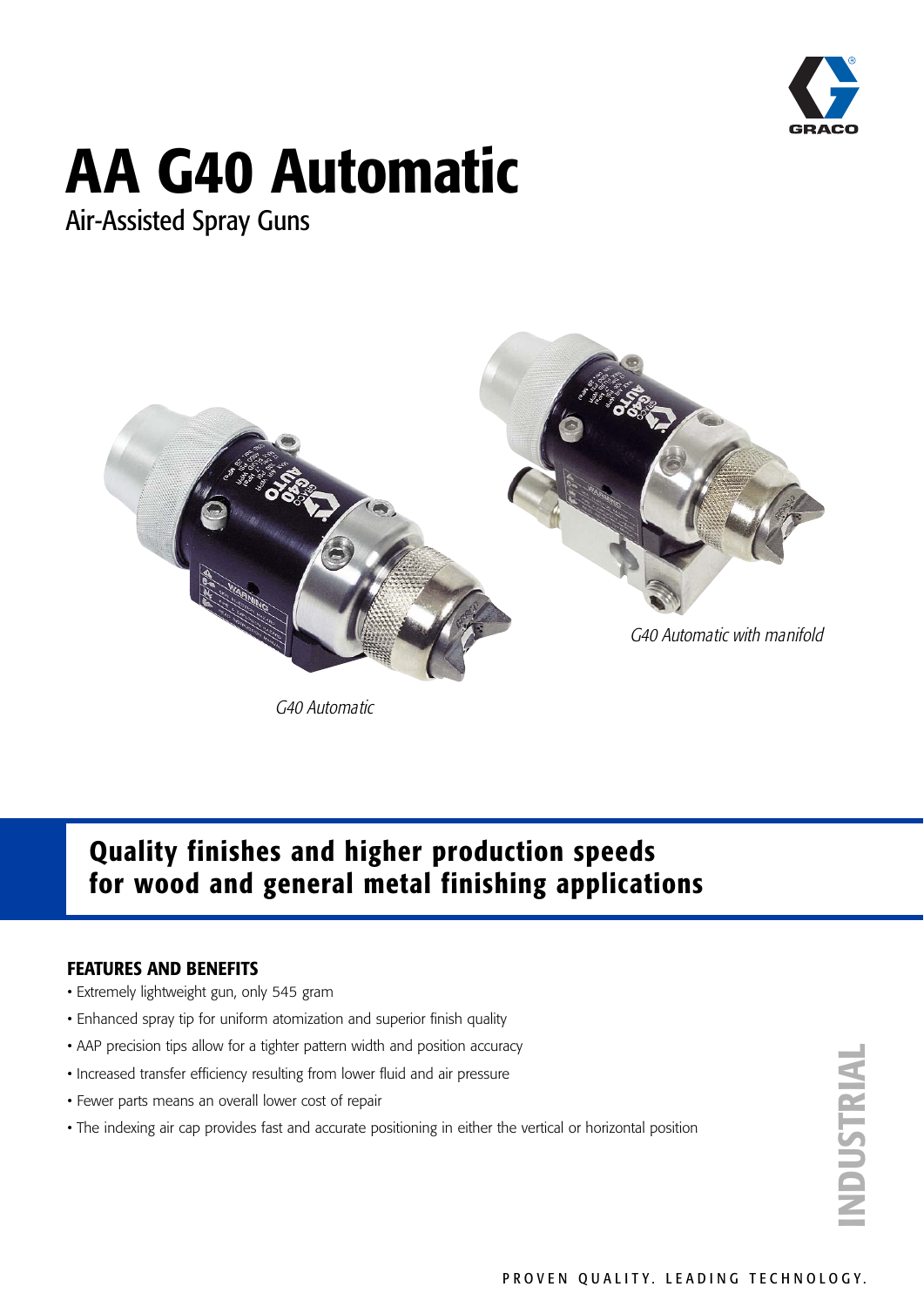### **AA Series Highlights**



- Wood and furniture
- Leather finishing
- Metal furniture and fixture manufacturing
- Fabricated metal products

### **Typical Applications Typical Fluids Handled**

- Lacquers
- Acid catalyzed materials
- Solventborne epoxy and polyurethane materials
- Waterborne polyurethane materials
- Two component catalyzed materials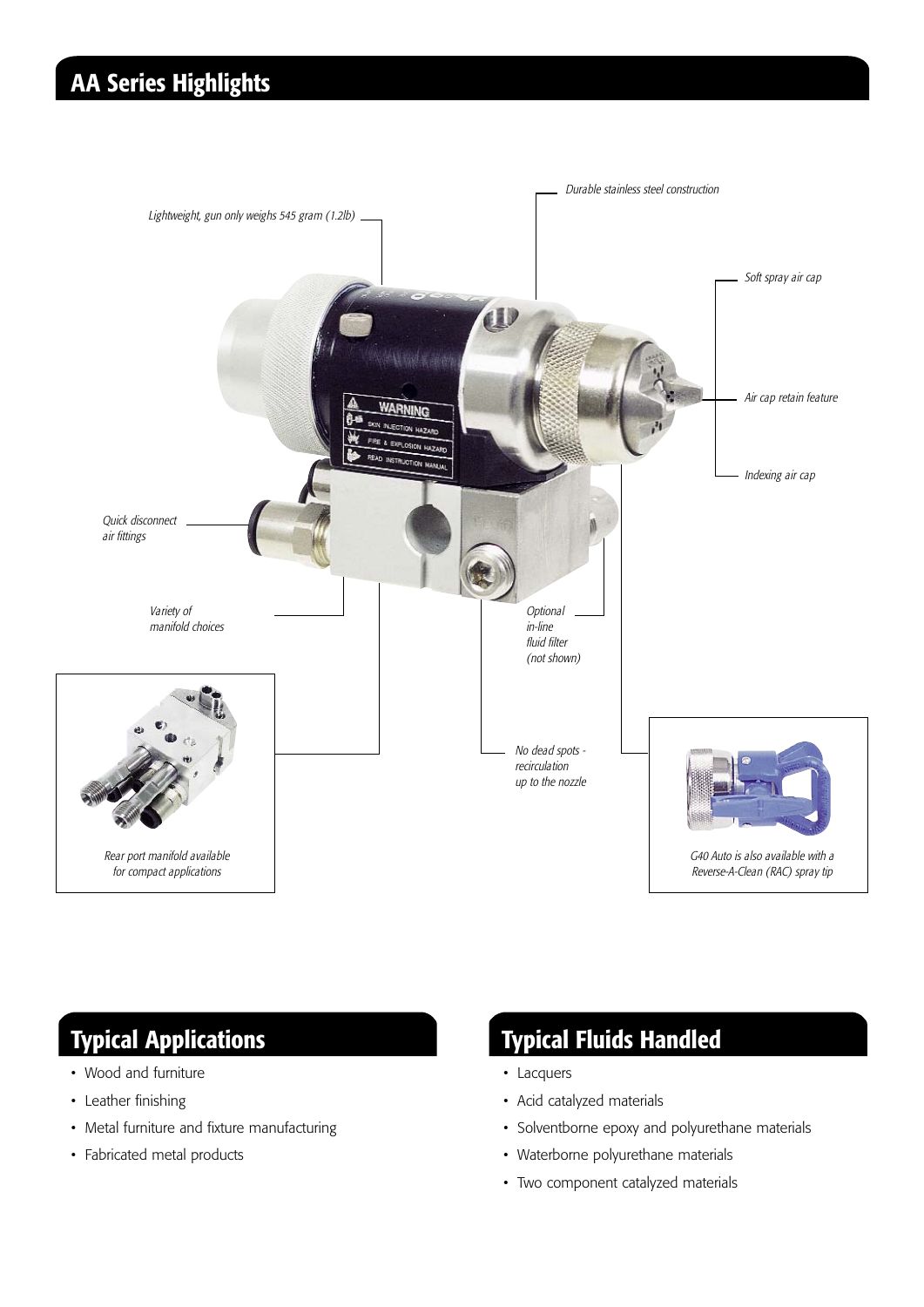### **Technical Specifications**

| Air Inlet                                                    |
|--------------------------------------------------------------|
|                                                              |
|                                                              |
|                                                              |
|                                                              |
|                                                              |
| $(5.3 \text{ in L x } 3.0 \text{ in H x } 2.0 \text{ in W})$ |
|                                                              |

### **Ordering Information**

## **ORDERING INFORMATION**<br>288046 Standard Gun

#### **28 Standard Gun**

Includes carbide needle/ball and carbide diffuser seat. AAP precision spray tip of choice is specified when ordered.

#### **288044 Acid Catalyst Gun**

Specially designed to handle low viscosity, non-abrasive or acid-catalyzed materials. Includes a stainless steel needle/ball and an acetal seat. AAP precision spray tip of choice is specified when ordered.

#### **288053 Reverse-A-Clean® (RAC) Gun**

Designed with a RAC spray tip to reduce downtime caused by frequent tip clogging. Includes a carbide needle and seat, tip guard air cap and a choice of LTX or FFT spray tips.

**Manifolds** *(A manifold is required for each gun to be installed)*

- **288221** Manifold with bottom fluid ports
- **288217** Manifold with side fluid ports
- **288224** Manifold with manual fan control with side fluid ports

#### **288160 Rear Port Manifold**

Rear exit fluid fitting manifold. Designed for robotic or compact applications

#### **288197 Manifold Adapter Plate**

Allows the manifold to be attached to a variety of bolt patterns

#### **ACCESSORIES**

| 249140 | <b>HVLP Verification Kit</b>                                                                                                |
|--------|-----------------------------------------------------------------------------------------------------------------------------|
|        | Use to check air cap air pressure at various air supply<br>air pressures. Do not use for actual spraying.                   |
| 249598 | <b>Unclogging Needle Kit</b>                                                                                                |
|        | Kit includes picks for unclogging gun tip                                                                                   |
| 15C161 | <b>Ultimate Gun Cleaning Kit</b><br>Kit includes brushes and tools for gun maintenance                                      |
| 249424 | <b>Acetal Seat Repair Kit</b><br>Kit includes replacement, acetal seat (pack of 10),<br>and seat nut                        |
| 249456 | <b>Carbide Seat Repair Kit</b><br>Kit includes carbide seat, seat nut and seat gasket                                       |
| 287962 | <b>SST Seat Repair Kit</b><br>Kit includes assembled diffuse with SST seat<br>for use with pigmented acid catalyst material |
| 253032 | <b>Aircap Seal Kit</b><br>Pack of 5 seals and 5 o-rings for the air cap assembly                                            |
| 248936 | <b>RAC Acetal Gasket</b><br>Pack of five plastic (acetal) replacement RAC gaskets                                           |
| 287917 | <b>RAC Conversion Kit</b><br>Converts a gun from a standard air cap and AAP spray tip<br>to a RAC air cap and LTX spray tip |
|        |                                                                                                                             |